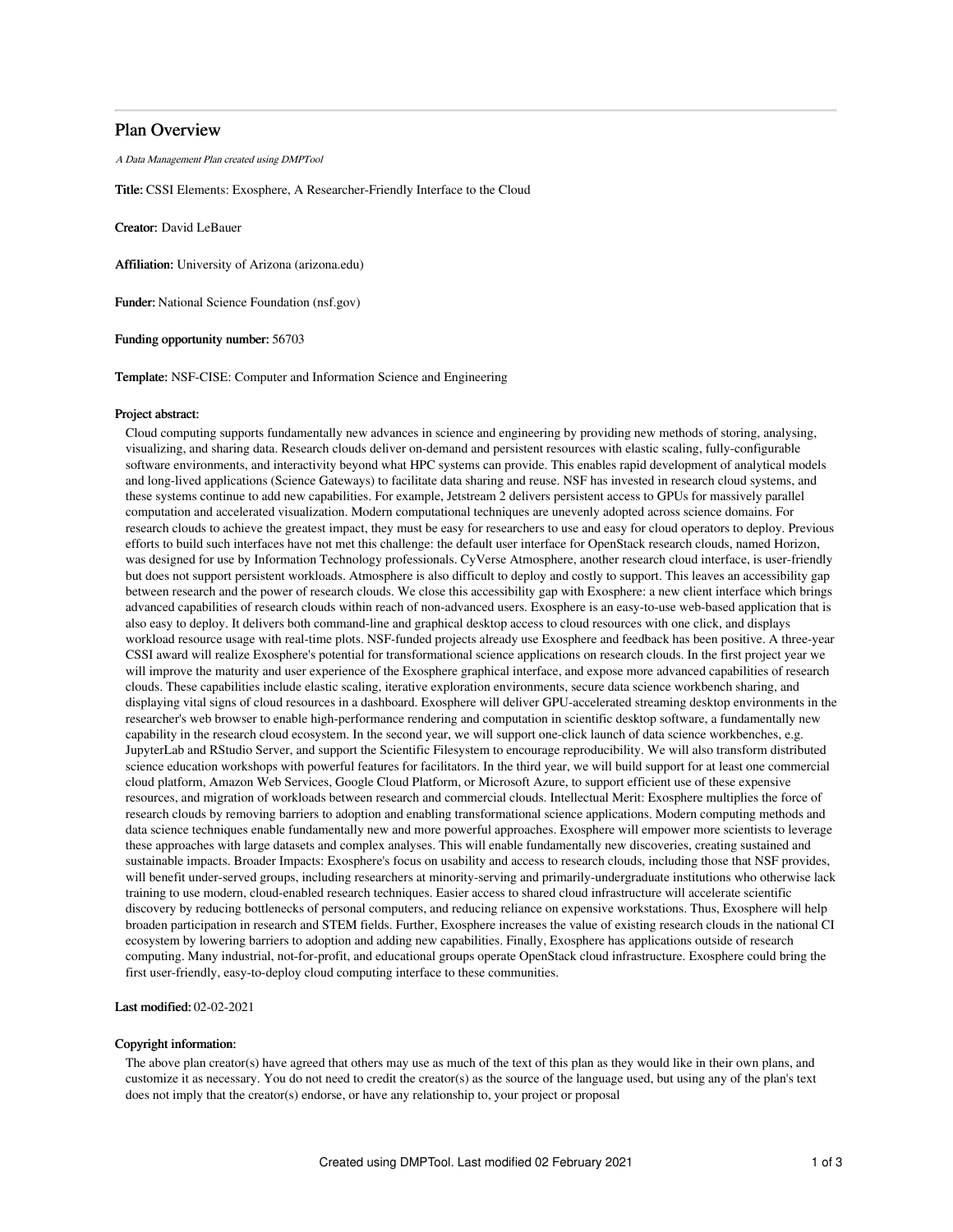# Types of data

#### The Data Management Plan should describe the types of data, metadata, scripts used to generate the data or metadata, experimental results, samples, physical collections, software, curriculum materials, or other materials to be produced in the course of the project.

This project will neither collect samples nor generate scientific data. Data produced by the project will be related to the development, use, and distribution of software. The project will generate source code (text files), compiled software (binary files), and documentation (structured text markup files and compiled HTML). These may be accompanied by media files (images, diagrams, and videos). Anonymous user interviews and surveys will also be conducted, and this will generate response data.

# Data and metadata standards

The Data Management Plan should address the standards to be used for data and metadata format and content (where existing standards are absent or deemed inadequate, this should be documented along with any proposed solutions or remedies). It should also cover any other types of information that would be maintained and shared regarding data, e.g. the means by which it was generated, detailed analytical and procedural information required to reproduce experimental results, and other metadata.

Documentation: user-facing and internal documentation will be written in a structured markup format such as Markdown.

File formats : all text files, using git for version control; GitLab for code hosting and continuous integration; Zenodo for archiving of two or more versioned releases per year that will including the addition of features proposed in this study.

Source code is written in a mix of programming languages, primarily Elm and JavaScript. Some code that is deployed to cloud instances will use Bash, Python, or Ansible (YAML). In any case, the project will use industry-standard formatting tools (e.g. elm-format, ESLint, Pylint) to ensure that source code complies with language-specific conventions.

We will provide metadata related to software and its use in standard formats designed for both humans and machines. Software metadata will be stored in the root directory of the repository - in JSON files following the Codemeta and Zenodo schemas to faciliate discovery and reuse. Furthermore, we will make relevant information available to contributors by maintaining a README.md, LICENSE, CONTRIBUTING.md, and related files in the root directory of the repository. A Dockerfile will describe dependencies and enable easy deployment. Continuous integration metrics will inform users of testing coverage and failures.

User survey response data will be stored in a standard format; this project's user survey may be integrated with the Jetstream Cloud user survey, in which case the data format will be determined by Jetstream personnel.

### Policies for access, sharing, and privacy

#### The Data Management Plan should address the policies for access and sharing including provisions for appropriate protection of privacy, confidentiality, security, intellectual property, or other rights or requirements. It should cover any factors that limit the ability to manage and share data, e.g. legal and ethical restrictions on access to human subject data.

All products of this work, and as much design and discussion activity as possible will be conducted in public forums including GitLab. All data and code generated within the scope of this project will be available in public repositories and databases. We will develop, test, and release code in GitLab. Gitlab repository contents and binaries will be automatically archived and assigned a DOI by Zenodo with each tagged release. Publications are budgeted to be open-access, and we will deposit publications and slides on pre-print servers and other public venues.

Anonymous user survey data will be published or shared only in aggregate form, and only after approval from the applicable institutional review boards (IRBs) to ensure the privacy of participants.

## Policies for re-use, re-distribution, derivatives

### The Data Management Plan should address the policies and provision for re-use, re-distribution, and the production of derivatives.

We are committed to enhancing the value of research and furthering the advancement of public knowledge. The Exosphere software products are released under the permissive BSD 3-Clause License. All other resources developed during the course of the project will be made available to the scientific community with licenses that support further reuse, modification, and redistribution such as the BSD-3-Clause, CC-By, CC-0 Public Domain, or similar.

### Plans for archiving and preservation

The Data Management Plan should address the plans for archiving data, samples, and other research products, and for the preservation of access to them. It should cover the period of time the data will be retained and shared; how data are to be managed, maintained, and disseminated; and mechanisms and formats for storing data and making them accessible to others, which may include third party facilities and repositories.

Code will be maintained on GitLab, with a mirror on GitHub, archives on Zenodo, and copies on no fewer than four personal computers. All code changes will be documented and stored using Git version control. Each release will be tagged in the git repository and archived on Zenodo.

#### Additional Guidance on Selecting or Evaluating a Repository:

The following questions are intended to assist PIs and panel members to prepare Data Management Plans and to evaluate them during merit review, respectively. The questions are sequential, that is, if (1) applies, then the remaining questions are irrelevant unless (2) also applies or the PI chooses to deposit the data or software in multiple repositories. The more detailed questions, (4)-(6), apply if (1) and (2) do not.

- 1. Does the solicitation specify a repository for the data or software?
- 2. Does the PI's home institution have an institutional repository that mandates local deposit of the data/software?
- 3. Is there a discipline-relevant repository used by the research community either as the expected repository for data/software or as the expected repository for discovering